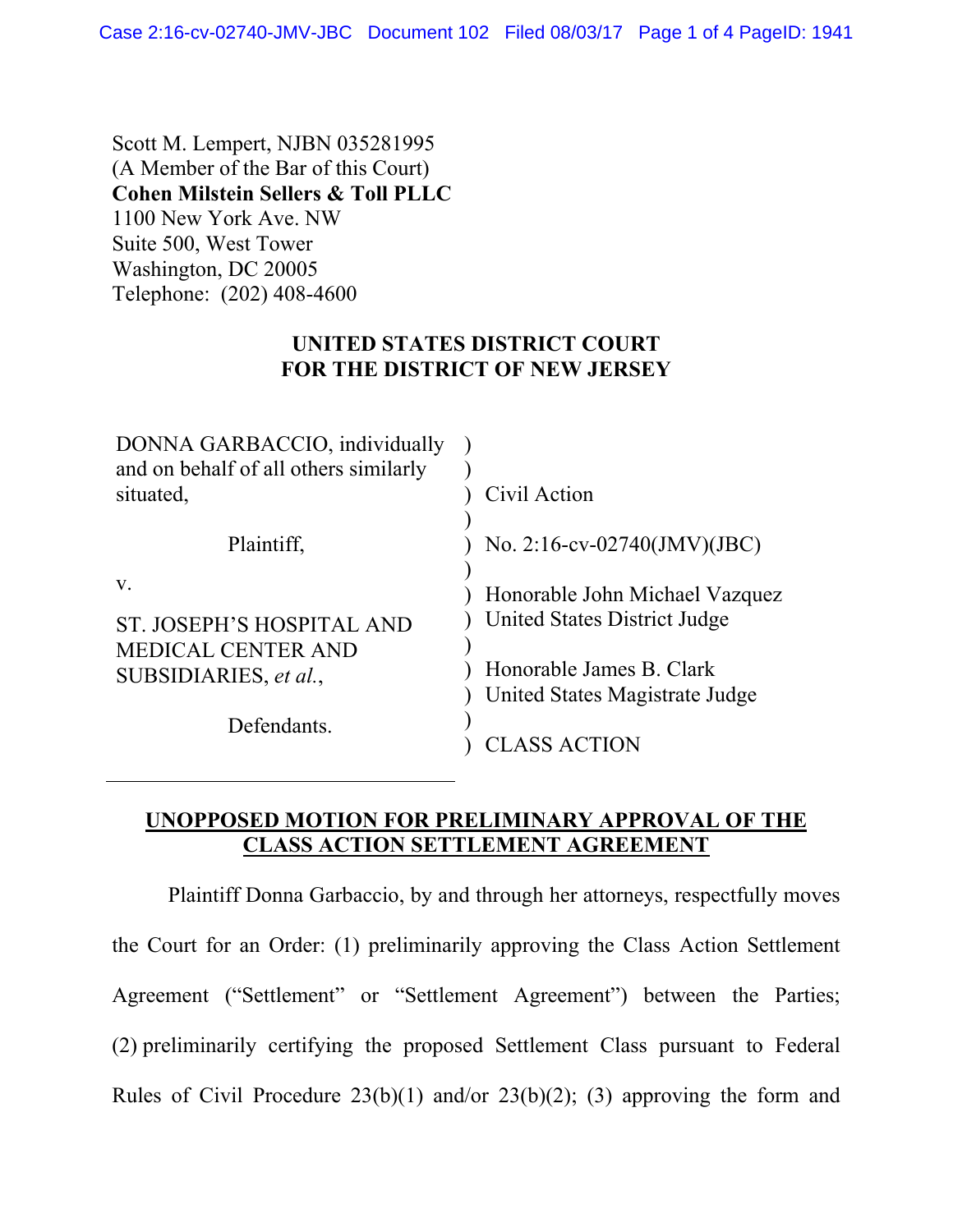method of Class Notice; and (4) setting a date and time for a hearing (the "Fairness Hearing") for consideration of final approval of the Settlement, of payment of attorneys' fees and expenses, and of incentive awards to the named plaintiffs.

Dated: August 3, 2017 Respectfully submitted,

*/s/ Scott M. Lempert*  Scott M. Lempert, NJBN 035281995 Karen L. Handorf, *admitted pro hac vice* Michelle C. Yau, *admitted pro hac vice* Mary J. Bortscheller, *admitted pro hac vice* **COHEN MILSTEIN SELLERS & TOLL PLLC** 1100 New York Avenue, N.W., Suite 500 Washington, DC 20005 Tel: (202) 408-4600 Fax: (202) 408-4699 Email: slempert@cohenmilstein.com khandorf@cohenmilstein.com myau@cohenmilstein.com mbortscheller@cohenmilstein.com

Laura R. Gerber, *admitted pro hac vice* Lynn Lincoln Sarko, *admitted pro hac vice*  Havila C. Unrein, *admitted pro hac vice*  **KELLER ROHRBACK L.L.P.** 1201 Third Avenue, Suite 3200 Seattle, WA 98101-3052 Tel.: (206) 623-1900 Fax: (206) 623-3384 Email: lgerber@kellerrohrback.com lsarko@kellerrohrback.com hunrein@kellerrohrback.com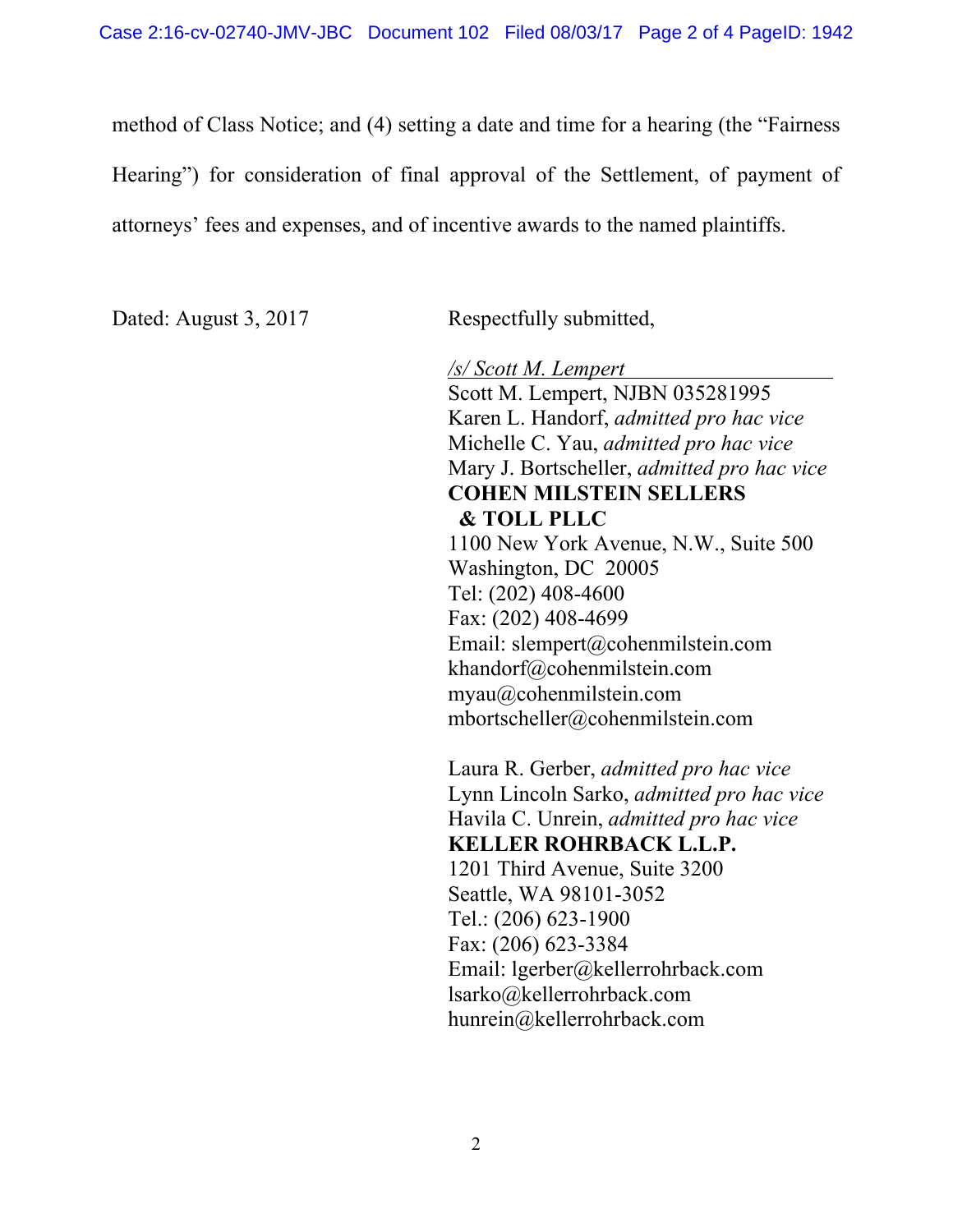Ron Kilgard, *admitted pro hac vice*  **KELLER ROHRBACK L.L.P.**  3101 North Central Avenue, Suite 1400 Phoenix, AZ 85012 Tel.: (602) 248-0088 Fax: (602) 248-2822 Email: rkilgard@kellerrohrback.com

*Counsel for Plaintiff Garbaccio*